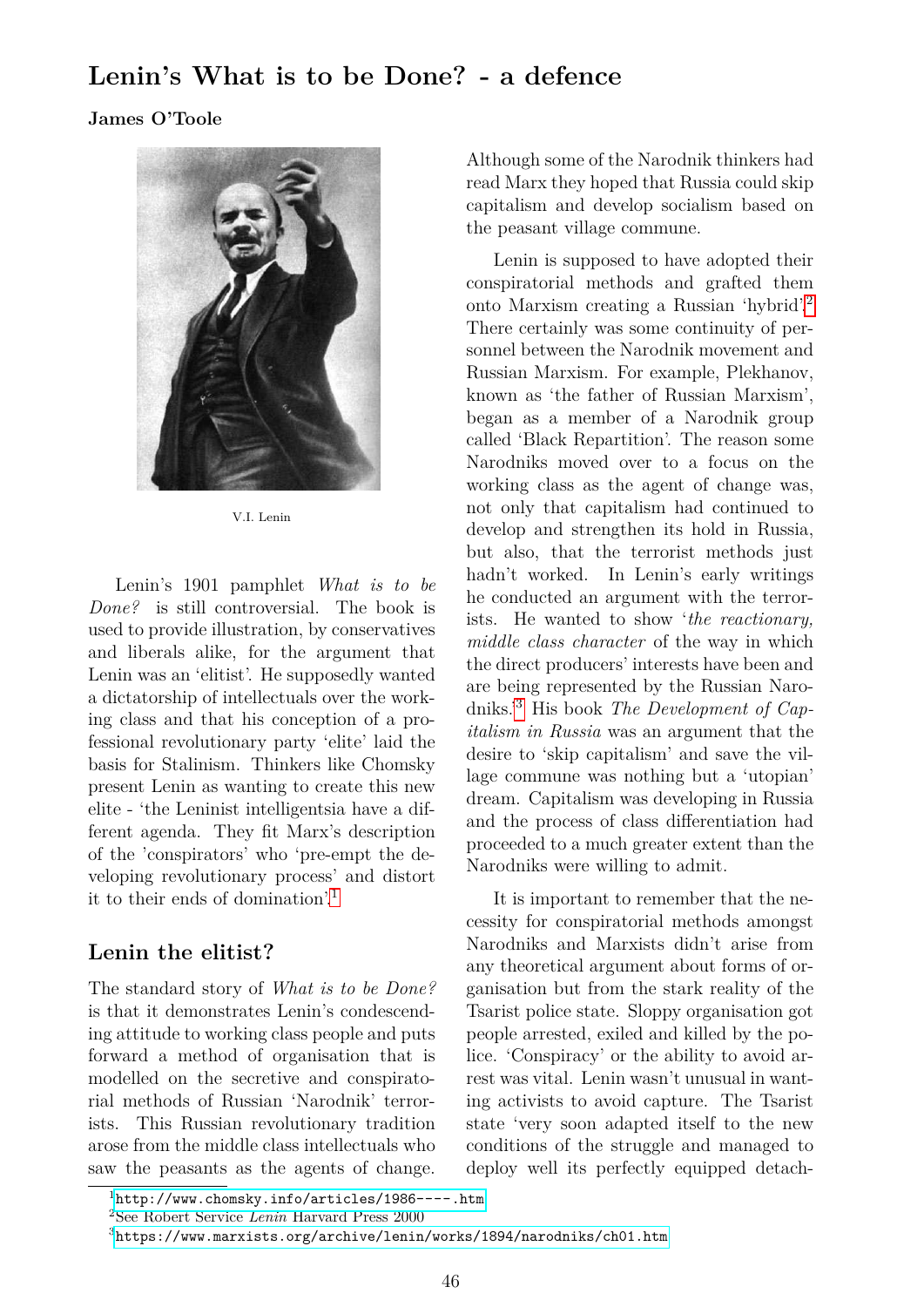ments of *agent provocateurs*, spies, and gendarmes. Raids became so frequent, affected such a vast number of people, and cleared out the local study circles so thoroughly that the masses of the workers lost literally all their leaders.'[4](#page-1-0)

### **Socialism from Without**

Certain passages in Lenin's book have been a godsend to those who want to paint Lenin as wanting to impose an intellectual led 'elite' organisation on the working class. Lenin makes the argument that:

> We have said that *there could not have been* Social Democratic<sup>[5](#page-1-1)</sup> consciousness among the workers. It would have to be brought to them from without. The history of all countries shows that the working class, exclusively by its own effort, is able to develop only trade union consciousness, i.e., the conviction that it is necessary to combine in unions, fight the employers, and strive to compel the government to pass necessary labour legislation, etc. The theory of socialism, however, grew out of the philosophic, historical, and economic theories elaborated by educated representatives of the propertied classes, by intellectuals. By their social status the founders of modern scientific socialism, Marx and Engels, themselves belonged to the capitalist intelligentsia. In the very same way, in Russia, the theoretical doctrine of Marxism arose altogether independently of the spontaneous growth of the working-class movement; it arose as a natural and inevitable outcome of the development of

thought among the revolutionary socialist intelligentsia. In the period under discussion, the middle nineties, this doctrine not only represented the completely formulated programme of the Emancipation of Labour group, but had already won over to its side the majority of the revolutionary youth in Russia. Hence, we had the spontaneous awakening of the working masses, their awakening to conscious life and conscious struggle, and a revolutionary youth, armed with Marxist theory and straining to-wards the workers.<sup>[6](#page-1-2)</sup>

Class political consciousness can be brought to the workers only from without, that is, only from outside the economic struggle, from outside the sphere of relations between workers and employers.[7](#page-1-3)

We are told in most interpretations of Lenin that he is claiming that the working class makes no contribution to the development of Marxist theory, that Marxism is something to be 'imposed' on the working class. Engels made a similar argument to Lenin's when he described the evolution of the working class movement in Britain; he stated that:

> [T]he working class movement is divided into two sections, the Chartists and the Socialists. The Chartists are the more backward, the less developed, but they are genuine proletarians. . . The Socialists proceeding originally from the capitalists, are for this reason unable to amalgamate completely with the working class. The merger of Socialism with Chartism... will be the next step.  $8$

<span id="page-1-1"></span><span id="page-1-0"></span><sup>4</sup><https://www.marxists.org/archive/lenin/works/1901/witbd/index.htm>

<sup>&</sup>lt;sup>5</sup>It is important to note that 'Social Democrat' meant 'Marxist' in Lenin's time - whereas today to be a 'Social Democrat' would mean adherence to reformist politics.

<span id="page-1-3"></span><span id="page-1-2"></span><sup>6</sup> *ibid* 7 *ibid*

<span id="page-1-4"></span><sup>8</sup>Quoted in Lars Lih's *Lenin Rediscovered. What is to be Done? In Context*. Haymarket 2008.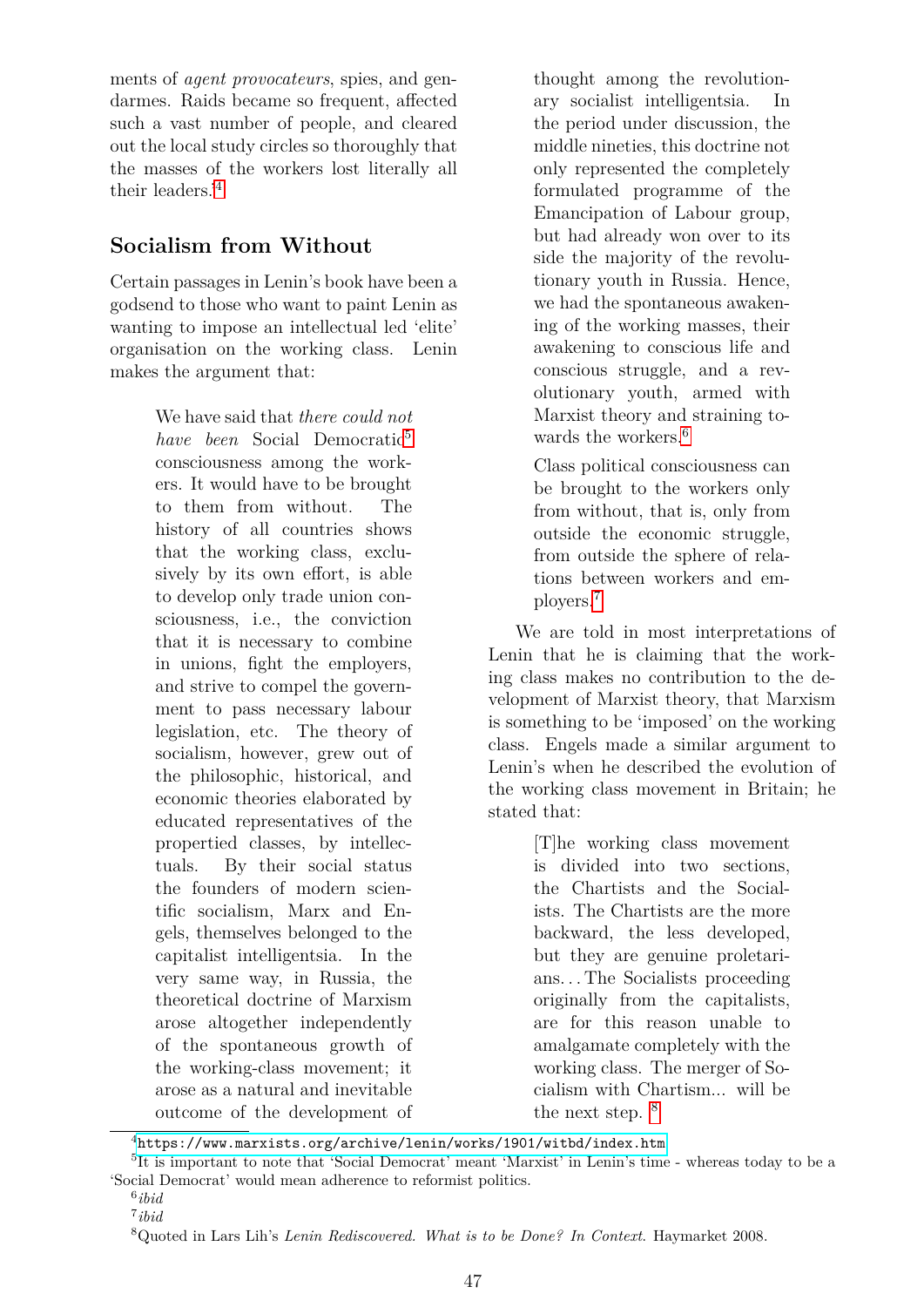This argument that socialist activists needed to *merge* with the working class movement was common in the Marxist movement. That the socialist activists mentioned proceeded from the capitalist intellectuals was for Engels not a suggestion of a *preferred* situation, nor a profession of a lack of faith in the working class, but a description of events. Lenin was also writing in a very particular context and his description of the rise of Marxist ideas in the Russian revolutionary intelligentsia was a description of the recent history of that movement. He understood the necessity of a 'merger' between the revolutionary activists, some of whom were working class in origin, and the broader working class movement. There was a huge strike wave of workers growing throughout the late 1890's. In 1895 there were 350 strike actions and by 1901, when Lenin was writing, there were 911 involving 176,000 workers. In the spring of 1901 mass protests by students saw workers spontaneously join the students on the streets. Lenin wrote the following words in the wake of a mass demonstration by workers in the town of Kharkov:

> May Day in Kharkov showed what a great political demonstration a working-class festival can become and what we lack to make these celebrations a really great all-Russian manifestation of the class-conscious working class. What made the May Day celebrations in Kharkov an event of outstanding importance? The large-scale participation of the workers in the strike, the huge mass meetings in the streets, the unfurling of red flags, the presentation of demands put forth in proclamations and the revolutionary character of these demands: the eight-hour day and political liberty. The legend that the Russian workers have not yet matured for the political struggle, that their principal concern should be the purely economic struggle... that legend has been

totally refuted by the Kharkov May Day celebrations.<sup>[9](#page-2-0)</sup>

Lenin was praising the ability of the workers, the revolutionary character of their demands, and using it to take on his rivals who thought that the 'workers have not yet matured for the political struggle'. Lenin's argument here hinges on the revolutionary potential of the workers. Lenin continues:

> The Kharkov comrades say because the 'general staff' of the class-conscious socialist workers did not distribute its forces evenly, and, further, because the workers' plan 'was known to the authorities,' who, of course, took all steps to split the workers. The conclusion to be drawn is obvious: we lack *organisation*. The masses of the workers were roused and ready to follow the socialist leaders; but the 'general staff' failed to organise a strong nucleus able to distribute properly all the available forces of class-conscious workers. ...It must combine within itself the socialist knowledge and revolutionary experience acquired from many decades of activity by the Russian revolutionary intelligentsia with the knowledge of working-class life and conditions and the ability to agitate among the masses and lead them *which is characteristic of the advanced workers.* (Emphasis mine)<sup>[10](#page-2-1)</sup>

Notice that Lenin argues that the revolutionary intellectuals had to learn about the conditions of working class life from the advanced workers, while the working class needed to absorb the socialist knowledge and experience of the revolutionary intelligentsia. A revolutionary party could combine both. Lenin's argument that socialism needed to be brought to the working class was a practical argument based on the necessity of merging the two trends- the socialists and the advanced workers. The lack of this

<span id="page-2-1"></span><span id="page-2-0"></span> $9$ <https://www.marxists.org/archive/lenin/works/1900/nov/maydays.htm> <sup>10</sup>*ibid*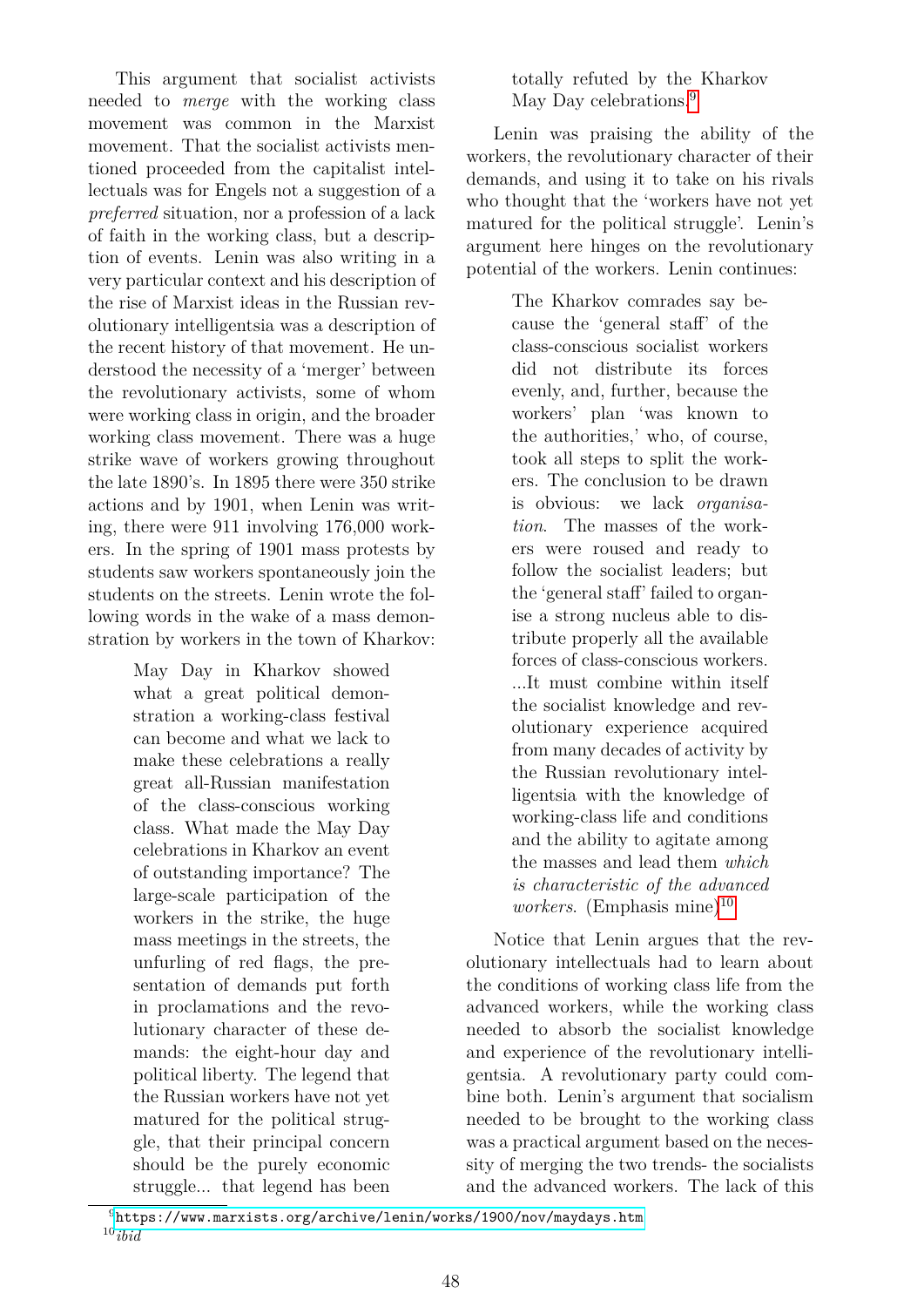'general staff' was acting as a bottleneck preventing the movement from reaching its full potential. They didn't lack active workersthey lacked people with political knowledge and experience to lead this mass struggle.

> Not a single class in history has achieved a position of dominance if it did not push forward its own political leaders, and its own advanced representatives who were capable of organising the movement and guiding it. The Russian working class has already shown that it is capable of pushing forward such people: the overflowing struggle of the last five or six years has shown what a mass of revolutionary forces are hidden in the working class<sup>[11](#page-3-0)</sup>

For Lenin no class could win without leaders from *within its own ranks* and the Russian workers *were forging such leaders* in the course of the strike wave *but*, Lenin continues, the amateur methods of the activists were falling behind the needs of the movement. Lenin was certain that a 'worker intelligentsia already exists, and we must make every effort to ensure that their ranks are continually broadened, that their high intellectual needs are fully met, that out of their ranks come the leaders of the Russian Social Democratic Workers Party.' We can contrast Lenin's urgent appeal to the theories of another trend in the Russian movement -the 'Economists'. Economism was a right wing trend in the Russian socialist movement which argued that workers should focus on the strikes alone and who played down conscious organisation, they argued that the strike movement alone would *automatically* lead to the growth of socialism.

> Just as human beings will reproduce in the old-fashioned way despite all the discoveries of natural science, so the birth of a new social order will come about, in

the future too, mainly as a result of elemental outbursts, despite all the discoveries of social science and the increase in the number of conscious fighters<sup>[12](#page-3-1)</sup>

There were a number of trends Lenin was attacking in this booklet. There was the 'Credo' - a document that argued for the outright reformism of Eduard Bernstein. Bernstein, a leading member of the German SPD, infamously declared that the 'movement is everything, the final goal nothing'. There were also a number of other trends that Lenin regarded as sympathetic to Economism. The Economist and reformist trends, by arguing that the workers should focus on strikes alone, led to the rule of the intelligentsia over the working class because, firstly, workers were not trained to replace the intellectuals and, secondly, because 'politics' was then left to the liberals. The actual positions of the two sides in this debate are usually reversed in standard accounts of *What is to be Done?*

#### **The actuality of revolution**

Every aspect of Lenin's thought was alive to the prospect of working class revolution. The question Lenin asked himself was what kind of organisation was necessary to lead such a revolt and win? As the Marxist philosopher Lukács says:

> *Lenin re-established the purity of Marxist theory on this issue*. But it was also precisely here that he conceived it more clearly and more concretely. Not that he in any way tried to improve on Marx. He merely incorporated into the theory the further development of the historical process since Marx's death. This means that the actuality of the working class revolution is no longer only a world historical horizon arching above the self-liberating working class, *but that revolution is already on its agenda*. [13](#page-3-2)

<span id="page-3-0"></span> $11$ <https://www.marxists.org/archive/lenin/works/1901/witbd/index.htm>

<span id="page-3-1"></span><sup>12</sup>*ibid*

<span id="page-3-2"></span><sup>13</sup><https://www.marxists.org/archive/lukacs/works/1924/lenin/>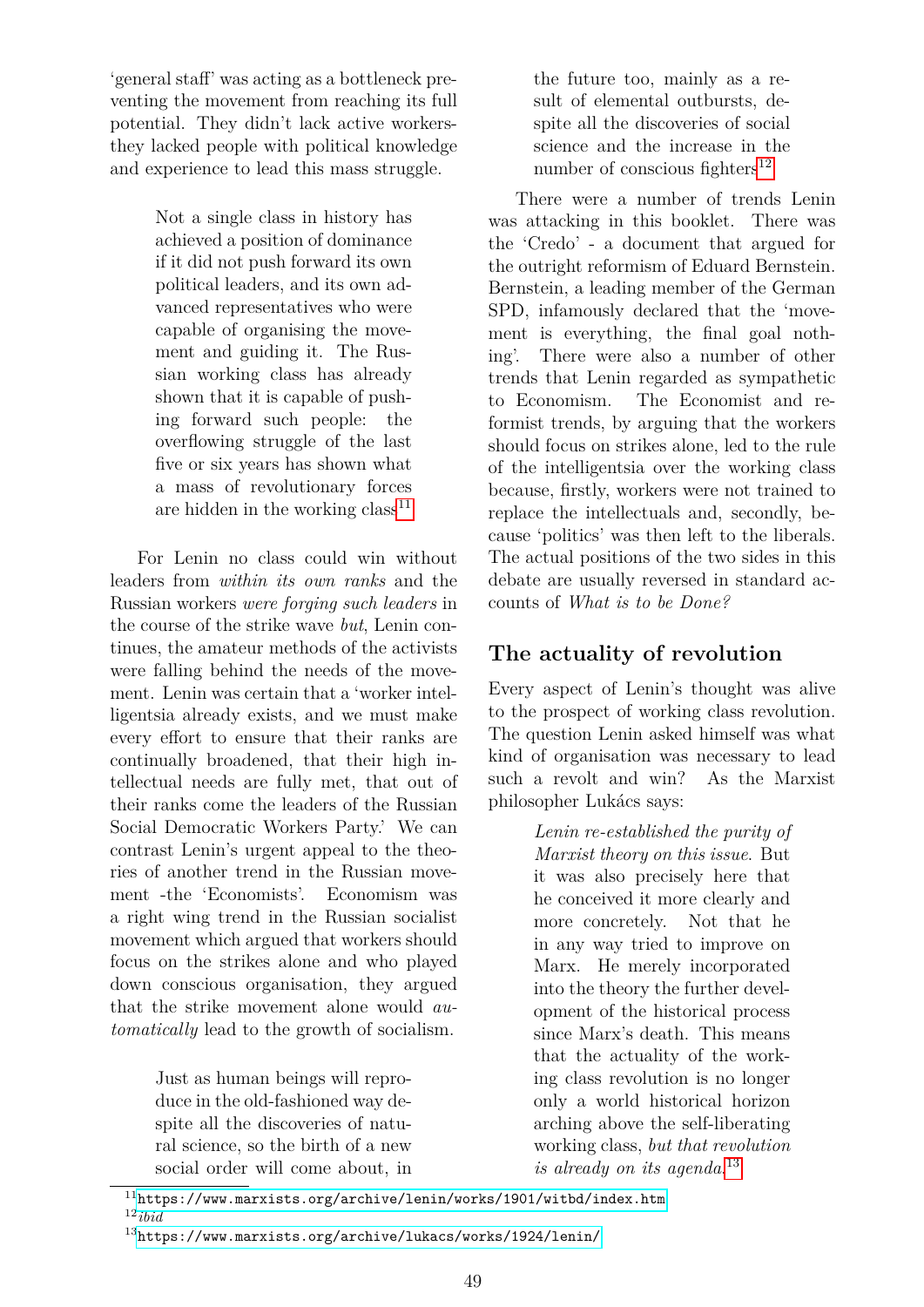For Lenin revolution wasn't some far distant future 'horizon' - a final goal -that for the reformists never came. Neither was it a terrorist or ultra-left focus on the ability to spark revolution at any given moment. The revolution required the maximum concentration of working class organisation combined with a strategic and tactical awareness capable of making it through the complicated maze of the class struggle. The working class party had to be a *revolutionary* party with a truly revolutionary theory driving it. The building of a revolutionary party meant taking on those who wanted to import nonrevolutionary ideas into Marxism. Under the banner of 'freedom of criticism' there were those in the movement who wanted to jettison the revolutionary core of Marxism. The problem for a party split into revolutionary and reformist wings was that at key turning points in the revolution it would pull in two opposing directions leading to confusion, demoralisation and defeat.

> In fact, it is no secret for anyone that two trends have taken form in present-day international Social Democracy. The conflict between these trends now flares up in a bright flame and now dies down and smoulders under the ashes of imposing 'truce resolutions'. The essence of the 'new' trend, which adopts a 'critical' attitude towards 'obsolete dogmatic' Marxism, has been clearly enough presented by Bernstein and demonstrated by Millerand.[14](#page-4-0)

Millerand was a French socialist who joined a capitalist Government which included General Gaffilet. Gaffilet had shot down workers after the defeat of the Paris Commune. The political *theories* of Bernstein and the political *practice* of Millerand betrayed the interests of the working class. These reformist trends were calling for 'freedom of criticism' as a means by which they could overturn the revolutionary aspects of Marxism. Lenin was furious. In Russia they

had a situation where Marxist ideas were only beginning to take hold, therefore, reformism would have been fatal for the movement.

> We are marching in a compact group along a precipitous and difficult path, firmly holding each other by the hand. We are surrounded on all sides by enemies, and we have to advance almost constantly under their fire. We have combined, by a freely adopted decision, for the purpose of fighting the enemy, and not of retreating into the neighbouring marsh, the inhabitants of which, from the very outset, have reproached us with having separated ourselves into an exclusive group and with having chosen the path of struggle instead of the path of conciliation. And now some among us begin to cry out: Let us go into the marsh! And when we begin to shame them, they retort: What backward people you are! Are you not ashamed to deny us the liberty to invite you to take a better road! Oh, yes, gentlemen! You are free not only to invite us, but to go yourselves wherever you will, even into the marsh. In fact, we think that the marsh is your proper place, and we are prepared to render you every assistance to get there. Only let go of our hands, don't clutch at us and don't besmirch the grand word freedom, for we too are 'free' to go where we please, free to fight not only against the marsh, but also against those who are turning towards the marsh![15](#page-4-1)

### **Organisation matters**

Lenin understood that politics was the most vital foundation of a revolutionary party.

<span id="page-4-1"></span><span id="page-4-0"></span> $14$ <https://www.marxists.org/archive/lenin/works/1901/witbd/index.htm> <sup>15</sup>*ibid*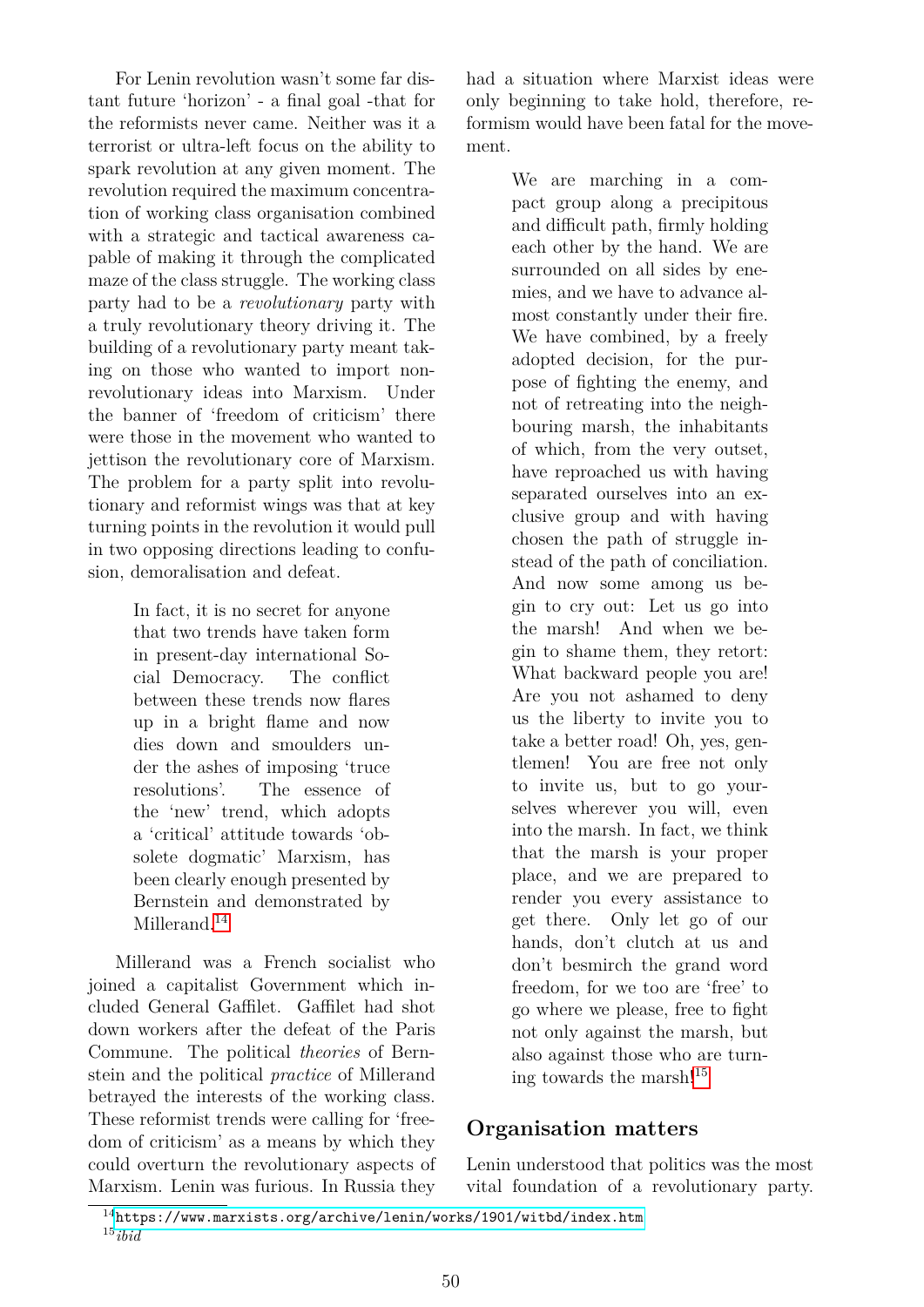There needed to be a politically aware and motivated core of leaders from the working class and radical intelligentsia who could inspire other workers to take the revolutionary path. Lenin also understood the connection between Economist politics and *disorganisation*:

> Can a connection be established between primitiveness as growing pains that affect the *whole* movement, and Economism?... Lack of practical training, of ability to carry on organisational work is certainly common *to us all*... it became clear that primitiveness is connected with Economism and that we shall never rid ourselves of this narrowness of our organisational activity until we rid ourselves of Economism generally<sup>[16](#page-5-0)</sup>

Here Lenin was making the point that it was the politics of 'spontaneity', which by *divorcing organisation and politics*, was blocking the overcoming of 'primitiveness'. The Economists were raising the 'amateur' approach of the party to the level of a theory- Economism justified disorganisation. The reformist intellectuals were unconsciously sabotaging the working class. The building of the revolutionary party and the actual training of new revolutionary worker leaders was neglected and consigned to a magical future moment - a 'horizon' that never came. Here we glimpse Lenin's arguments with the Mensheviks in later years. The Mensheviks were the reformist trend in the Russian socialist movement. In 1903 at the Second Party Conference the Russian socialists broke into Bolsheviks (meaning 'majority') and the Mensheviks (meaning 'minority').

<span id="page-5-0"></span>The standard account, taken mostly from Menshevik writers, is that Lenin split the conference in order to make a power grab. In fact there were a couple of key arguments. The first was on what made you a party member? For Lenin a party member had to be an activist who was working under the direction of a party body- for the Mensheviks this definition was too restrictive as it rejected intellectuals who were just paper members. 'The more widespread the title of Party member, the better,' said leading Menshevik Martov. During a revolution which party would hold together? Lenin's party of revolutionaries, organised and committed to revolutionary politics or a loose party of intellectuals- who were worried about throwing sympathetic intellectuals 'overboard'? The intellectuals were uncomfortable with Lenin's demand for 'specialisation' and a 'division of labour' in the party. This division of tasks was vital if the party was to grow and expand beyond the amateur circles. The Menshevik intellectuals complained that Lenin wanted to bring in 'barracks discipline' and that he wanted to make them into 'cogs in a machine' but Lenin replied that being a cog in a great revolutionary party pursuing world historical goals was something a worker would be proud of. Lenin's internal focus, on building the structures of a revolutionary party, division of labour, a paper network and a serious approach to money, was intimately connected to his external focus, that is, on the actuality of revolution.

### **Can you 'plan' a revolution?**

One of the key arguments the Economists made was that Lenin overstated the role of 'tactics-as-plan' and 'organisation-as-plan' whereas, they argued, tactics derived from 'social conditions' or 'objective circumstances'. Instead of 'tactics-as-plan' they argued for 'tactics-as-process' instead of fighting to establish a revolutionary organisation they proposed 'organisation-as-process'. Of course Lenin understood that revolutions occur because of the conflict between our growing forces of production and the constraints of the old relations of production and state but he also understood, as Marx did, that:

> *History* does *nothing*, it 'possesses *no* immense wealth', it 'wages *no* battles'. It is *man*, real, living man who does all that, who possesses and fights;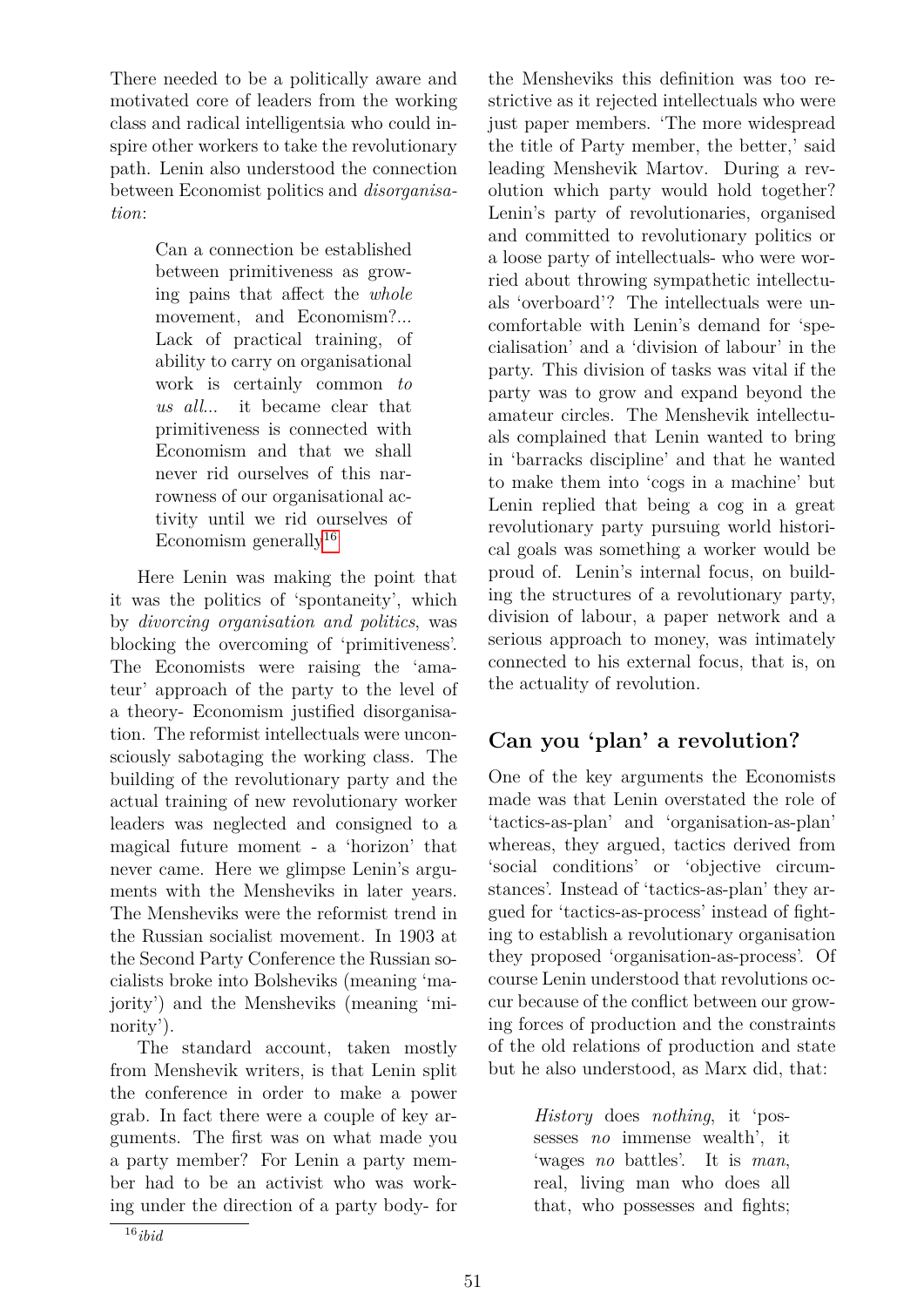'history' is not, as it were, a person apart, using man as a means to achieve *its own aims*; history is *nothing but* the activity of man pursuing his aims.[17](#page-6-0)

We make our own history but not in circumstances we choose. Lenin wrote against their fatalism:

> 'Tactics-as-plan contradicts the essence of Marxism!' But this is a slander of Marxism; it means turning Marxism into the caricature held up by the Narodniks in their struggle against us. It means belittling the initiative and energy of class-conscious fighters, whereas Marxism, on the contrary, gives a gigantic impetus to the initiative and energy of the Marxist, opens up for him the widest perspectives, and (if one may so express it) places at his disposal the mighty force of many millions of workers 'spontaneously' rising for the struggle. The entire history of international Social-Democracy teems with plans advanced now by one, now by another political leader, some confirming the far-sightedness and the correct political and organisational views of their authors and others revealing their short-sightedness and their political errors.[18](#page-6-1)

Lenin's argument was that when the uprising came the party needed build towards it and also to be as prepared as possible to direct the working class movement to a successful conclusion.

> ...picture to yourselves a popular uprising. Probably everyone will now agree that we must think of this and prepare for it. But how? Surely the Central Committee cannot appoint agents to

all localities for the purpose of preparing the uprising. Even if we had a Central Committee, it could achieve absolutely nothing by such appointments under present-day Russian conditions. But a network of agents that would form in the course of establishing and distributing the common newspaper would not have to 'sit about and wait' for the call for an uprising, but could carry on the regular activity that would guarantee the highest probability of success in the event of an uprising. Such activity would strengthen our contacts with the broadest strata of the working masses and with all social strata that are discontented with the autocracy, which is of such importance for an uprising. Precisely such activity would serve to cultivate the ability to estimate correctly the general political situation and, consequently, the ability to select the proper moment for an uprising. . . for without such contacts it will be impossible collectively to discuss' the plan for the uprising and to take the necessary preparatory measures on the eve.<sup>[19](#page-6-2)</sup>

The movement is not enough

Political consciousness was completely overwhelmed by spontaneity —the spontaneity of those workers who were carried away by the arguments that a kopek added to a ruble was worth more than any socialism or politics, and that they must 'fight, knowing that they are fighting, not for the sake of some future generation, but for them-selves and their children.<sup>'[20](#page-6-3)</sup>

<span id="page-6-3"></span><span id="page-6-2"></span><span id="page-6-1"></span><span id="page-6-0"></span> $17$ https://www.marxists.org/archive/marx/works/1845/holy-family/ch06 2.htm <sup>18</sup><https://www.marxists.org/archive/lenin/works/1901/witbd/index.htm> <sup>19</sup>*ibid* <sup>20</sup>*ibid*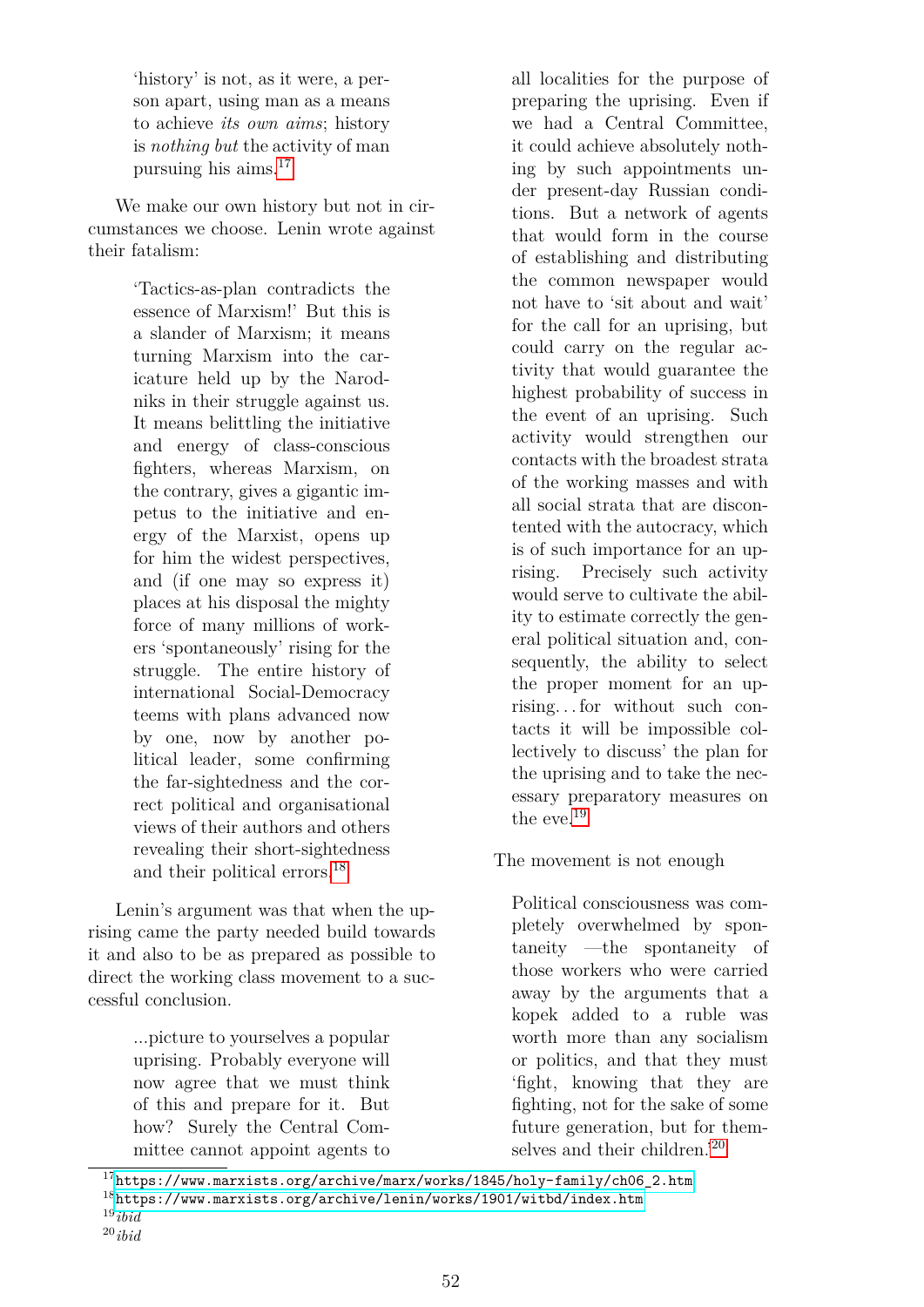The Economists tried to paint Lenin as an intellectual with no interest in the 'real' working class. For them the working class were only capable of expressing themselves in strikes and had no interest in 'politics'. Lenin wanted to make clear that if the 'embryo' of class consciousness that arose in struggle wasn't *organised* the result would be subordination of the movement to the ideas of the ruling class.

> the worship of the spontaneity of the working class movement, all belittling of the role of 'the conscious element', of the role of Social Democracy, *means, quite independently of whether he who belittles that role desires it or not, a strengthening of the influence of capitalist ideology upon the workers*. [21](#page-7-0)

This is the same idea Marx expressed when he said that:

> The ideas of the ruling class are in every epoch the ruling ideas, i.e. the class which is the ruling material force of society, is at the same time its ruling intellectual force. The class which has the means of material production at its disposal, has control at the same time over the means of mental production, so that thereby, generally speaking, the ideas of those who lack the means of mental production are subject to it. The ruling ideas are nothing more than the ideal expression of the dominant material relationships, the dominant material relationships grasped as ideas.[22](#page-7-1)

This is why Marx said a mass revolution was vital, not only to overthrow the old system, but also because it is only in a process of revolution that we begin to throw off the 'muck of ages'.

Both for the production on a mass scale of this communist consciousness, and for the success of the cause itself, the alteration of men on a mass scale is, necessary, an alteration which can only take place in a practical movement, a revolution; this revolution is necessary, therefore, not only because the ruling class cannot be overthrown in any other way, but also because the class overthrowing it can only in a revolution succeed in ridding itself of all the muck of ages and become fitted to found society anew.<sup>[23](#page-7-2)</sup>

Lenin added to this that 'Without revolutionary theory there can be no revolutionary movement.'[24](#page-7-3) Revolutions break out all the time because people are sick to death of an aspect of the system and feel they have no other way out. People usually start fighting with one set of ideas and become more radicalised as the movement progresses. But there can be no *socialist* revolution without revolutionary theory. The process of throwing off the 'muck of ages' is not *automatic*. People have widely varying levels of consciousness and confidence and a party is necessary to raise both. Revolution creates the potential - 'fertilises the soil' - but socialist ideas have to be present in the movement, and embodied in a mass organisation, in order to grow.

> There is no middle course (for mankind has not created a 'third' ideology, and, moreover, in a society torn by class antagonisms there can never be a nonclass or an above-class ideology). Hence, to belittle the socialist ideology *in any way, to turn aside from it in the slightest degree* means to strengthen bourgeois ideology. There is much talk of spontaneity. But the

<span id="page-7-0"></span><sup>21</sup>*ibid*

<span id="page-7-2"></span><span id="page-7-1"></span> $^{22}$ <https://www.marxists.org/archive/marx/works/1845/german-ideology/ch01b.htm> <sup>23</sup>*ibid*

<span id="page-7-3"></span> $^{24}$ <https://www.marxists.org/archive/lenin/works/1901/witbd/index.htm>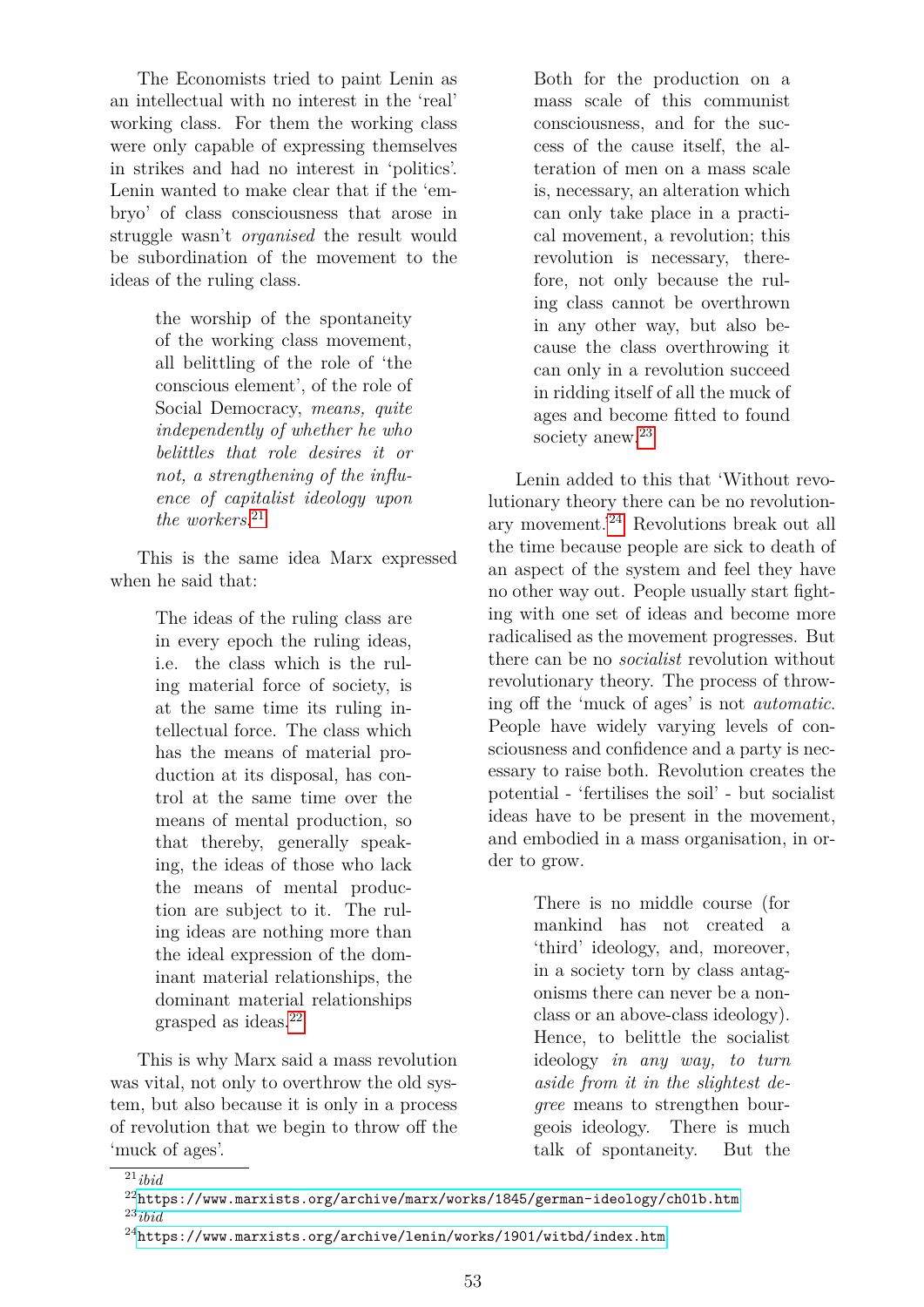*spontaneous* development of the working-class movement leads to its subordination to capitalist ideology, for the spontaneous working-class movement is trade-unionism, and trade unionism means the ideological enslavement of the workers by the capitalists. Hence, our task, the task of Marxism, is *to combat spontaneity, to divert* the working-class movement from this spontaneous, tradeunionist striving to come under the wing of the capitalists, and to bring it under the wing of revolutionary Marxism.[25](#page-8-0)

Lenin argues that to belittle the task of winning people to socialism is to leave them subordinate to ruling class ideas. There is a problem with this quote; He uses the term 'divert' the working class from a 'natural' course that leads to 'trade unionist' politics. This formulation, like the 'from without' formulation, is wrong. There is no 'natural' course of development. If Lenin means that without the intervention of a socialist organisation the movement will end up 'diverted' by reformist forces if we don't 'divert' it the other way then he's correct- but the implication that Marxists have to 'divert' the movement implies we are somehow *outside* the movement. If by 'natural' he meant that workers generally see capitalism as a 'natural' unquestioned background for action, as the union leaders insist, then 'diverting' workers from *that* path to a socialist path is correct.

Lenin clarifies his comments by making the point that 'that striving (to end up under the wing of the capitalists) indeed is common to the English trade-unionists, who are hostile to socialism.' The English trade unions, despite engaging in struggle, were limiting worker's class consciousness.

> It is often said that the working class *spontaneously* gravitates towards socialism. **This is perfectly true** in the sense that so-

<span id="page-8-1"></span><sup>26</sup>*ibid*

cialist theory reveals the causes of the misery of the working class more profoundly and more correctly than any other theory, and for that reason the workers are able to assimilate it so easily, *provided*, however, this theory does not itself yield to spontaneity, *provided* it subordinates spontaneity to itself. The working class spontaneously gravitates towards socialism; nevertheless, most widespread (and continuously and diversely revived) capitalist ideology spontaneously imposes itself upon the working class to a still greater degree.[26](#page-8-1)

Lukács pointed out that the idea that through action alone the working class would develop a correct class consciousness was the counterpart of the fatalistic reformist idea that the economy was 'inevitably' evolving towards socialism. Lenin's strength was that he understood that advances in class consciousness would be lost if they were not given an organisational form.

> The objective basis of the leading role of the working class is its position within the capitalist process of production. However it would be a mechanistic application of Marxism, and therefore a totally unhistorical illusion, to conclude that a correct proletarian class-consciousness adequate to the working class's leading role - can gradually develop on its own, without both frictions and setbacks, *as though the working class could gradually evolve ideologically into the revolutionary vocation appropriate to its class*. The impossibility of the economic evolution of capitalism into socialism was clearly proved by the Bernstein debates. Nevertheless, its

<span id="page-8-0"></span><sup>25</sup>*ibid*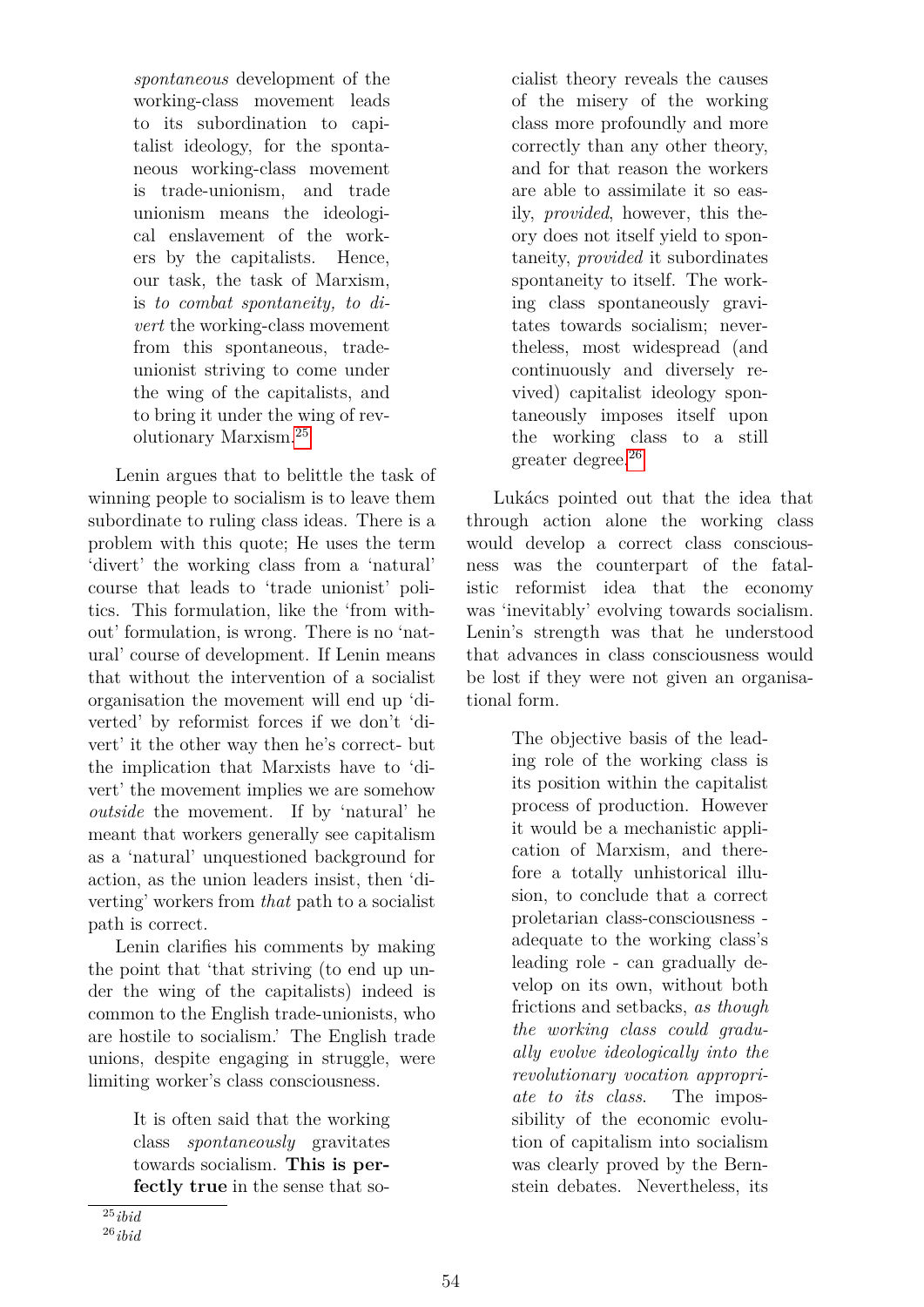ideological counterpart lived on un-contradicted in the minds of many honest European revolutionaries and was, moreover, not even recognized as either a problem or a danger. $27$ 

## **Organisations of Workers and Organisation of Revolutionaries**

(O)n questions both of organisation and of politics the Economists are forever lapsing from Marxism into tradeunionism. The political struggle of Social Democracy is far more extensive and complex than the economic struggle of the workers against the employers and the government. Similarly (indeed for that reason), the organisation of the revolutionary Social Democratic Party must inevitably be of *a kind different* from the organisation of the workers designed for this struggle. The workers' organisation must in the first place be a trade union organisation; secondly, it must be as broad as possible; and thirdly, it must be as public as conditions will allow (here, and further on, of course, I refer only to absolutist Russia). On the other hand, the organisation of the revolutionaries must consist first and foremost of people who make revolutionary activity their profession (for which reason I speak of the organisation of *revolutionaries*, meaning revolutionary Social Democrats).[28](#page-9-1)

The standard argument goes something like this- other Marxists wanted a broad party, of the whole class, whereas Lenin wanted a small conspiratorial organisation of 'professional' revolutionaries. A party of the whole working class, like the Labour Party,

would end up reflecting the capitalist ideas the majority of the working class hold in a non-revolutionary situation. Such a party would be dominated by conservatives, torn by factionalism and end up pulling itself apart in the course of any social upheaval. Lenin understood that they would never challenge the Tsar with such a party. Instead the party would restrict itself to those workers and intellectuals who were revolutionaries. A party where '*all distinctions as between workers and intellectuals*, not to speak of distinctions of trade and profession, in both categories, *must be effaced*.'[29](#page-9-2)

This revolutionary party would be a minority of the working class until a revolution presented the opportunity to win over the majority of workers. This minority needed to be a significant minority *before* the revolution to benefit from the explosion of working class self-activity that would come with revolution. This revolutionary activist network would act to direct all other working class movements and strikes rendering them more cohesive and winning more and more workers over to socialism. There wasn't an opposition between revolutionary *leadership* and class *empowerment*- it was a question of *taking the lead to empower*.

> If we begin with the solid foundation of a strong organisation of revolutionaries, we can ensure the stability of the movement as a whole and carry out the aims both of Marxism and of trade unions proper. If, however, we begin with a broad workers' organisation, which is supposedly most 'accessible' to the masses (but which is actually most accessible to the gendarmes and makes revolutionaries most accessible to the police), we shall achieve neither the one aim nor the other.<sup>[30](#page-9-3)</sup>

Lenin summarized his views as follows:

<span id="page-9-0"></span><sup>27</sup><https://www.marxists.org/archive/lukacs/works/1924/lenin/>

<span id="page-9-2"></span><span id="page-9-1"></span> $^{28}$ <https://www.marxists.org/archive/lenin/works/1901/witbd/iv.htm> <sup>29</sup>*ibid*

<span id="page-9-3"></span><sup>30</sup>*ibid*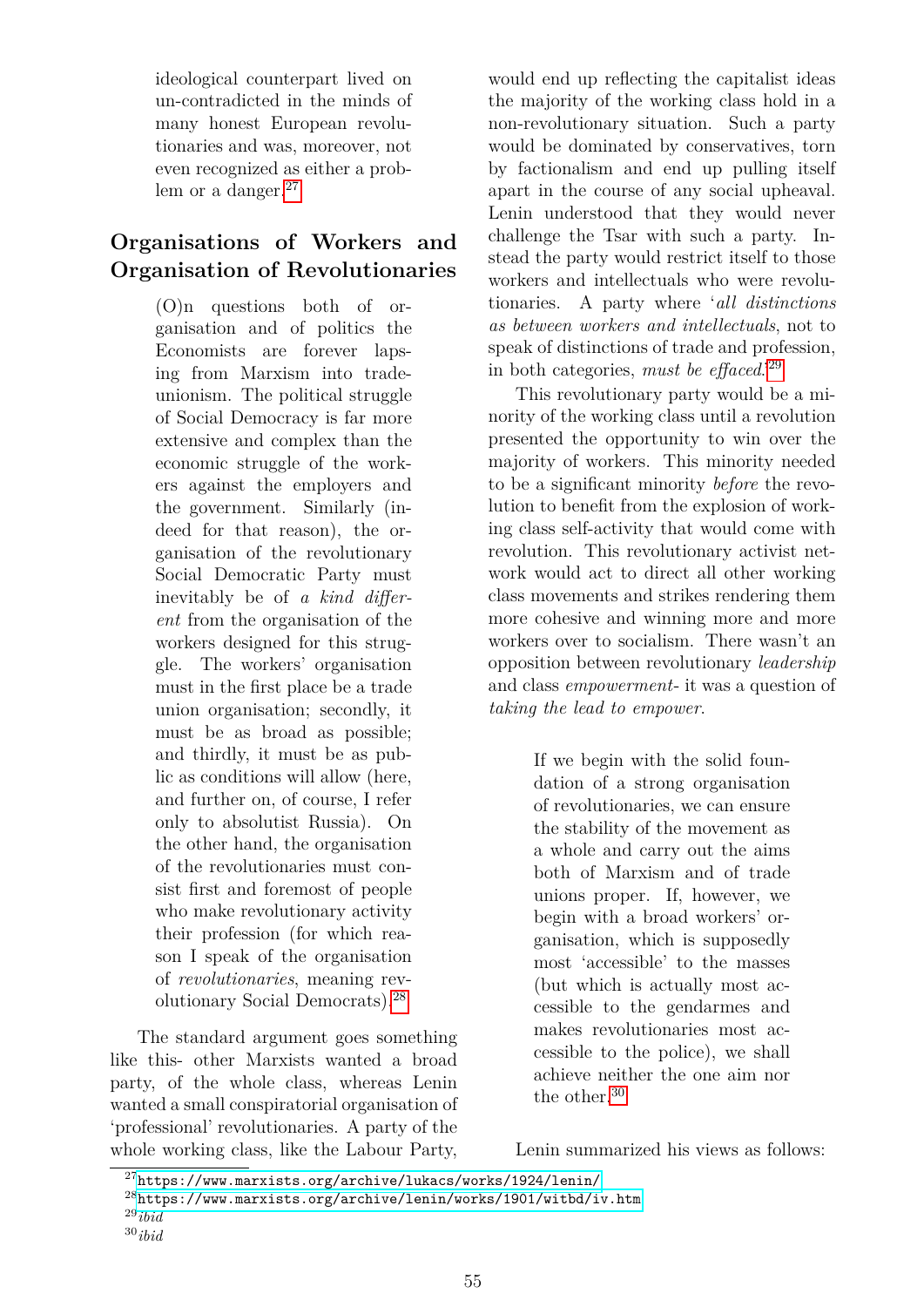I assert: (1) that no revolutionary movement can endure without a stable organisation of leaders maintaining continuity; (2) that the broader the popular mass drawn spontaneously into the struggle, the more urgent the need for such an organisation, and the more solid this organisation must be (for it is much easier for all sorts of demagogues to side-track the more backward sections of the masses); (3) that such an organisation must consist chiefly of people professionally engaged in revolutionary activity; (4) that in an autocratic state, the more we *confine* the membership of such an organisation to people who are professionally engaged in revolutionary activity and who have been professionally trained in the art of combating the political police, the more difficult will it be to unearth the organisation; and (5) the *greater* will be the number of people from the working class and from the other social classes who will be able to join the movement and perform active work in it. $31$ 

### **A revolutionary paper**

The Russian Marxist Plekhanov described 'propaganda' as giving many ideas to small groups of people. He contrasted this to 'agitation' which was about giving one or a few ideas to large groups of people. A socialist theoretical journal would be propaganda whereas a speech on a protest was agitation. '...[T]he propagandist operates chiefly by means of the *printed* word; the agitator by means of the *spoken* word. The propagandist requires qualities different from those of the agitator.'

For Lenin the revolutionary paper was a key means by which socialist ideas Unless we train strong political organisations in the localities, even an excellently organised all-Russia newspaper will be of no avail. This is incontrovertible. But the whole point is that *there is no other way of training* strong political organisations except through the medium of an all-Russia newspaper.[32](#page-10-1)

The distribution of a paper to hundreds of circles required committed agents and revolutionary organisers travelling the country, delivering the paper, collecting reports, forming a sense of unity, penetrating into the working class areas and workplaces.

> A newspaper is not only a collective propagandist and a collective agitator, it is also a collective organiser. In this respect *it may be compared to the scaffolding* erected round a building under construction; it marks the contours of the structure and facilitates communication between the builders, permitting them to distribute the work and to view the common results achieved by their organised labour.[33](#page-10-2)

Even a town with a few individuals who were separated from the main body of socialist activity would find themselves linked by the paper. Far from the paper interfering with the task of building the local groupsit would give their work the significance of being part of an all-Russian enterprise also connected to the world socialist movement.

were seeded throughout the working class. Lenin's paper at the time of writing *What is to be Done?* was called *Iskra*, which meant the 'Spark'. There were those who claimed Lenin's call for a national paper was an 'imposition' on the local committees and a distraction from 'practical' work but Lenin understood that a revolutionary paper could unite all the local committees, generalise the best of their experiences and bring all the committee into common revolutionary work.

<span id="page-10-2"></span><span id="page-10-1"></span><span id="page-10-0"></span> $31$ <https://www.marxists.org/archive/lenin/works/1901/witbd/index.htm> <sup>32</sup>*ibid* <sup>33</sup>*ibid*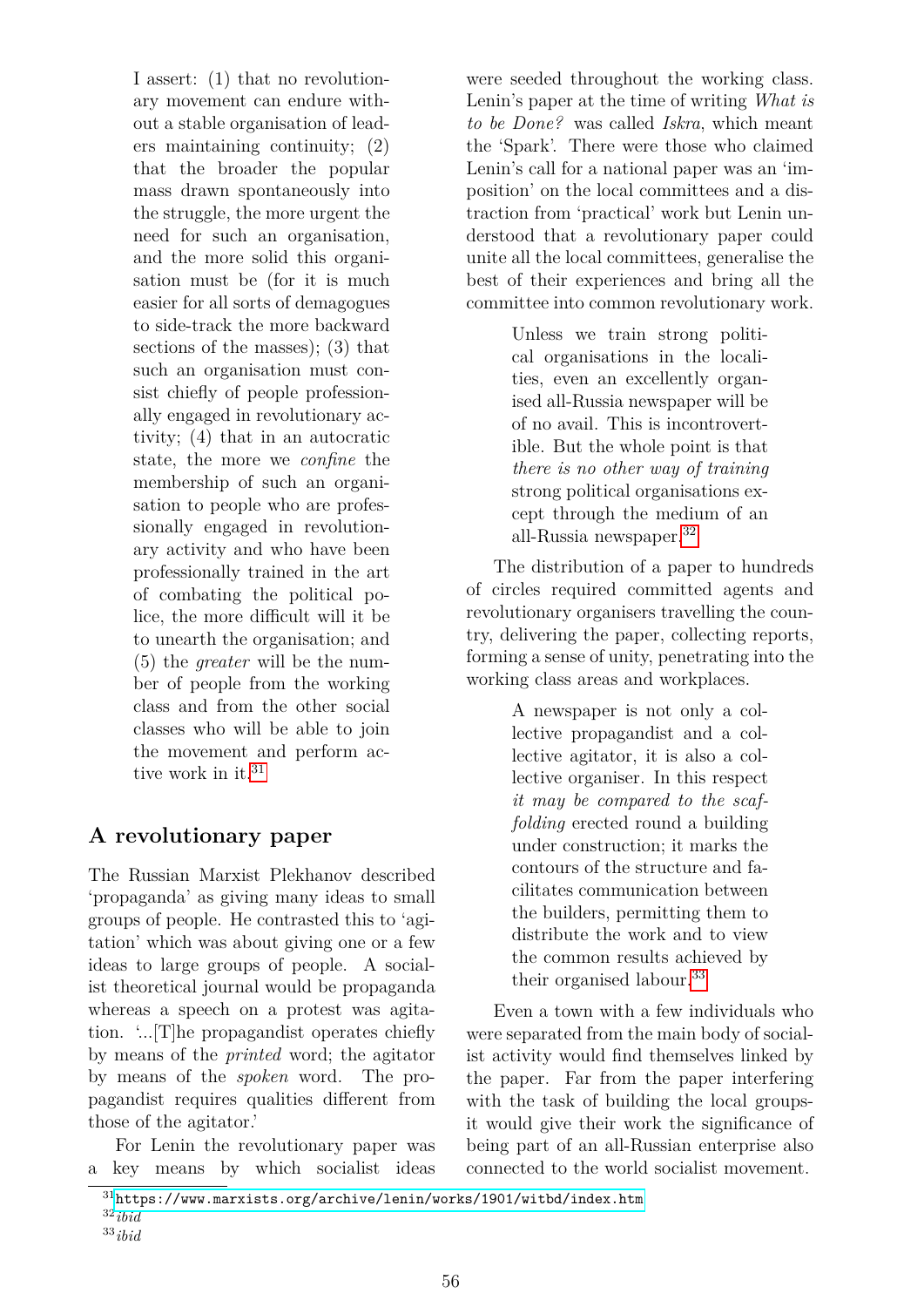Organisational work would immediately acquire much greater scope, and the success of one locality would serve as a standing encouragement to further perfection; it would arouse the desire to utilise the experience gained by comrades working in other parts of the country. Local work would become far richer and more varied than it is at present. Political and economic exposures gathered from all over Russia would provide mental food for workers of all trades and *all stages of development*. [34](#page-11-0)

The continuity of work provided by the paper was a means by which they could to some extent overcome the constant arrests and the loss of work that accompanied such arrests. 'Indeed, picture to yourselves a very ordinary occurrence in Russia-the total round-up of our comrades in one or several localities.'[35](#page-11-1) Such round ups meant months of disruption to work. But with Lenin's plan for a revolutionary newspaper a few 'energetic people' could go out with copies and re-establish contact with the circles. The paper featured as part of Lenin's vision from the present necessity of overcoming Tsarist police repression all the way up to the point of an uprising:

> On the other hand, picture to yourselves a popular uprising. Probably everyone will now agree that we must think of this and prepare for it. But how? .....a network of agents that would form in the course of establishing and distributing the common newspaper would not have to 'sit about and wait' for the call for an uprising, but could carry on the regular activity that would guarantee the highest probability of success in the event of an uprising. Such activity would strengthen our

contacts with the broadest strata of the working masses and with all social strata that are discontented with the autocracy, which is of such importance for an uprising. Precisely such activity would serve to cultivate the ability to estimate correctly the general political situation and, consequently, the ability to select the proper moment for an uprising. Precisely such activity would train all local organisations to respond simultaneously to the same political questions, incidents, and events that agitate the whole of Russia and to react to such 'incidents' in the most vigorous, uniform, and expedient manner possible; for an uprising is in essence the most vigorous, most uniform, and most expedient 'answer' of the entire people to the government. Lastly, it is precisely such activity that would train all revolutionary organisations throughout Russia to maintain the most continuous, and at the same time the most secret, contacts with one another, thus creating *real* Party unity; for without such contacts it will be impossible collectively to discuss' the plan for the uprising and to take the necessary preparatory measures on the eve. [36](#page-11-2)

# **Fighting oppression**

Working-class consciousness cannot be genuine political consciousness unless the workers are trained to respond to *all* cases of tyranny, oppression, violence, and abuse, no matter *what class* is affected - unless they are trained, moreover, to respond from a Marxist point of view

<span id="page-11-2"></span><span id="page-11-1"></span><span id="page-11-0"></span><sup>34</sup>*ibid* <sup>35</sup>*ibid*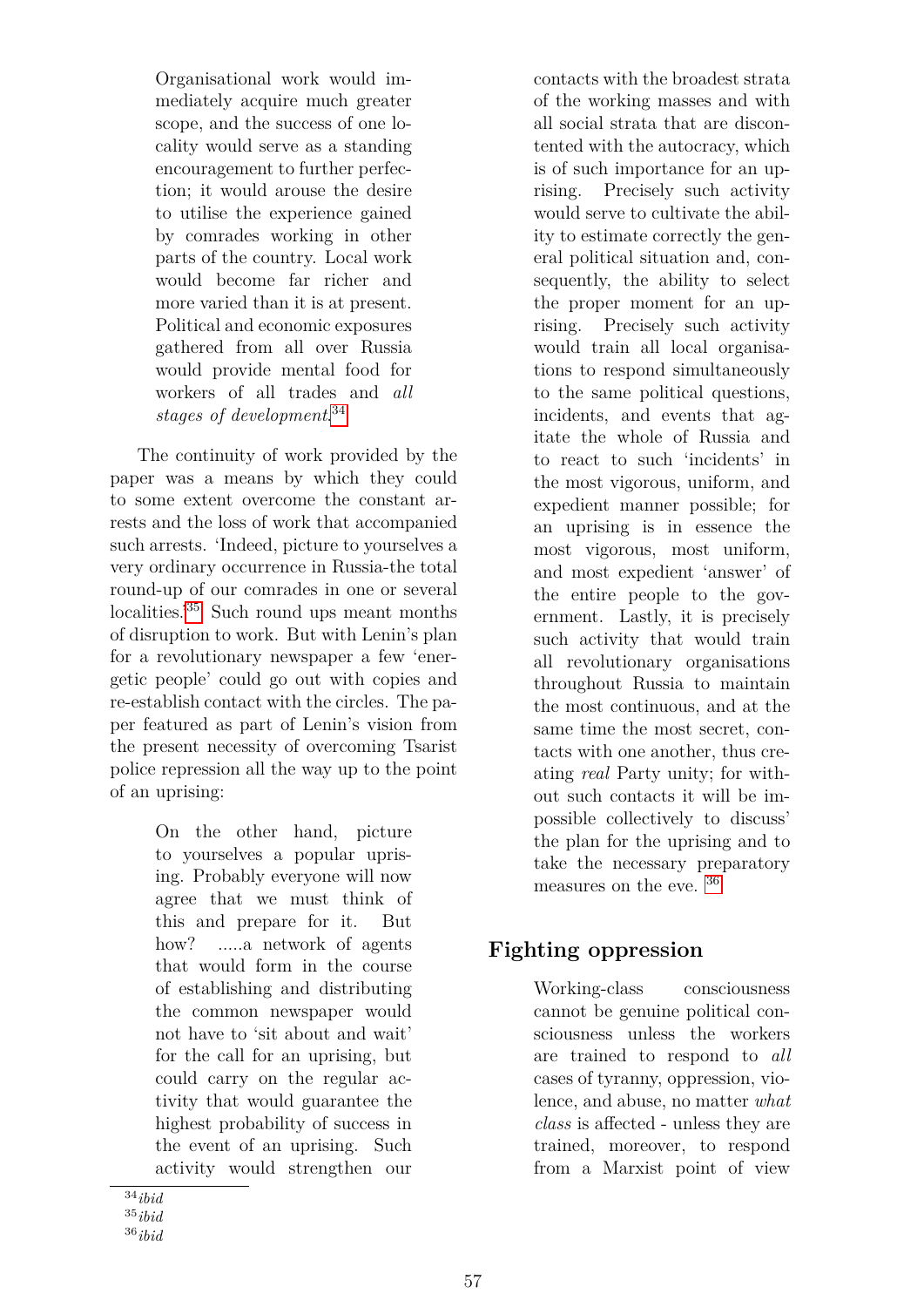and no other. The consciousness of the working masses cannot be genuine class-consciousness, unless the workers learn, from concrete, and above all from topical, political facts and events to observe *every* other social class in *all* the manifestations of its intellectual, ethical, and political life; unless they learn to apply in practice the materialist analysis and the materialist estimate of *all* aspects of the life and activity of *all* classes, strata, and groups of the population.[37](#page-12-0)

The working class had to mobilise and respond to all cases of 'tyranny, oppression, violence and abuse, no matter what class is affected.' For Lenin a worker was not a Marxist unless they objected to violence against *all* women, pogroms and racism against *all* minorities and stood against *all* oppression. The revolutionary party had to be able to say to all those oppressed by the Tsarist state; 'We are fighting against all oppression- join the working class in a revolution that will remove the causes of your oppression- the working class is the vanguard battalion in the coalition of all the exploited and oppressed'. The working class needed unity within its own ranks and also to act as a vanguard in the wider battle for democracy and against the Tsar.

Lenin was also making another argument. He had faith that workers could run society and so there was the necessity of workers understanding '*all* the manifestations of its intellectual, ethical, and political life; unless they learn to apply in practice the materialist analysis.' The fight against oppression mattered, not only in order to destroy oppression, but also, because the working class would understand the relation of every class in society and its own special role as the class that can achieve real human freedom.

> Those who concentrate the attention, observation, and consciousness of the working class

exclusively, or even mainly, upon itself alone are not Marxists; for the self-knowledge of the working class is indissolubly bound up, not solely with a fully clear theoretical understanding — or rather, not so much with the theoretical, as with the practical, understanding — of the relationships between *all* the various classes of modern society, acquired through the experience of political life. For this reason the conception of the economic struggle as the most widely applicable means of drawing the masses into the political movement, which our Economists preach, is so extremely harmful and reactionary in its practical significance.<sup>[38](#page-12-1)</sup>

Those who focused the working class on its own navel were ignoring the political tasks of the working class in a future Russian Revolution. The Economists, by suggesting that the strike movement alone would 'automatically' produce socialist ideas, were downplaying the fight that must take place within the working class against reactionary ideas.

> In order to become a Marxist, the worker must have a clear picture in his mind of the economic nature and the social and political features of the landlord and the priest, the high state official and the peasant, the student and the vagabond; he must know their strong and weak points; he must grasp the meaning of all the catchwords and sophisms by which each class and each stratum *camouflages* its selfish strivings and its real 'inner workings'; he must understand what interests are reflected by certain institutions and certain laws and how they are reflected. But this 'clear picture' cannot be obtained from

<span id="page-12-0"></span><sup>37</sup>*ibid*

<span id="page-12-1"></span><sup>38</sup>*ibid*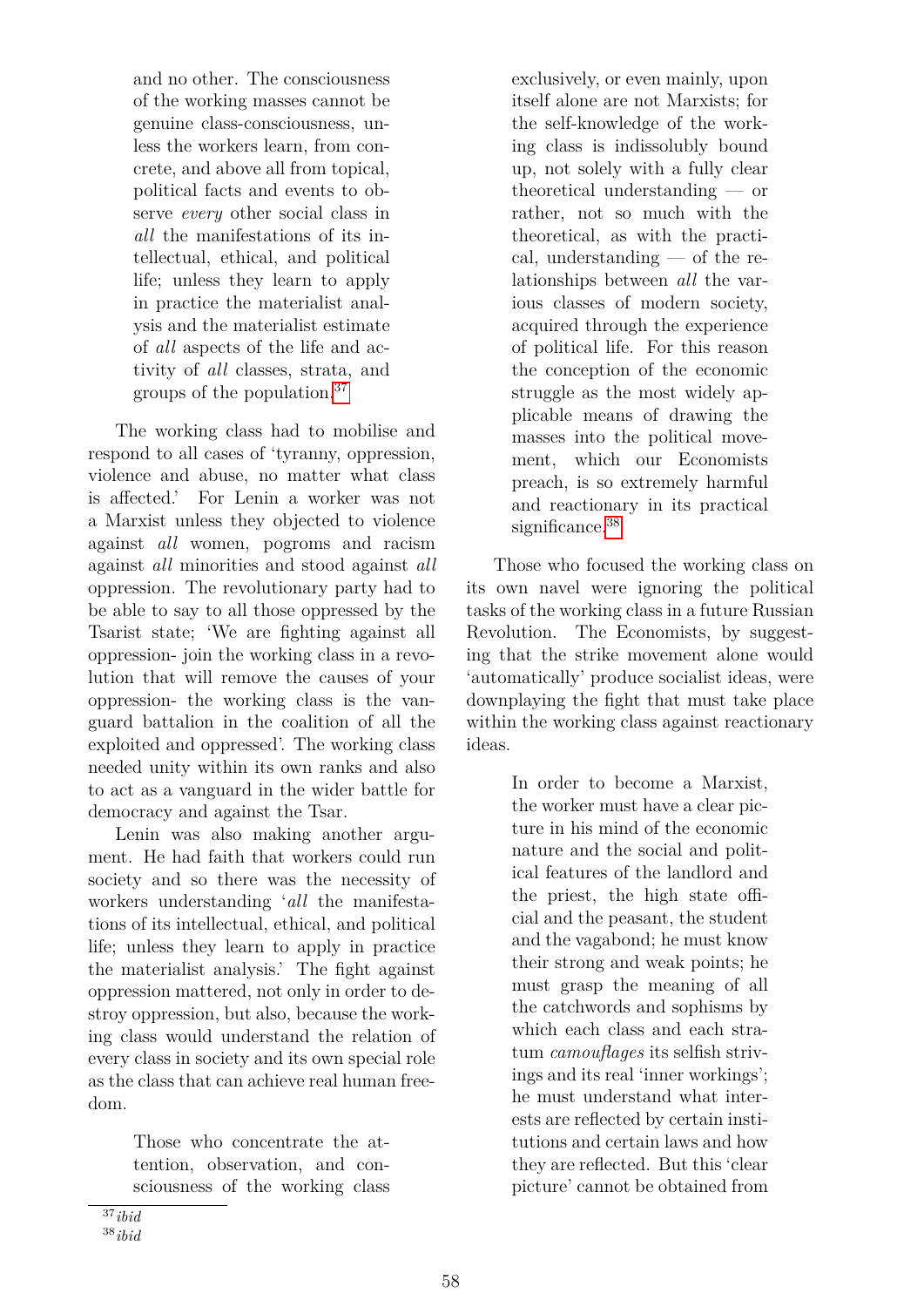any book. It can be obtained only from living examples and from exposures that follow close upon what is going on about us at a given moment; upon what is being discussed, in whispers perhaps, by each one in his own way; upon what finds expression in such and such events, in such and such statistics, in such and such court sentences, etc., etc. These comprehensive political exposures are an essential and *fundamental* condition for training the masses in revolutionary activity.'

The Social Democrats's ideal should not be the trade union secretary, but *the tribune of the people*, who is able to react to every manifestation of tyranny and oppression, no matter where it appears, no matter what stratum or class of the people it affects; who is able to generalise all these manifestations and produce a single picture of police violence and capitalist exploitation; who is able to take advantage of every event, however small, in order to set forth *before all* his socialist convictions and his democratic demands, in order to clarify for *all* and everyone the world-historic significance of the struggle for the emancipation of the working class.[39](#page-13-0)

## **What is to be Done?**

In 1907 Lenin wrote that:

*What Is To Be Done?* is a criticism of the Right wing, which was no longer a literary trend but existed within the Marxist organisation. . . .The central Party bodies, however, were suppressed by the police and could not be re-established. There was, in fact, no united party: unity was still only an idea, a directive. The infatuation with the strike movement and economic struggles gave rise to a peculiar form of Marxist opportunism, known as 'Economism'.'[40](#page-13-1)

Lenin was reminding new readers of the pamphlet in 1907 of the context of those older debates. He then said that those who ignored this context and criticised the booklet were mistaken as it had served a purpose at a time of disorganisation.

> The basic mistake made by those who now criticise *What Is To Be Done?* is to treat the pamphlet apart from its connection with the concrete historical situation of a definite, and now long past, period in the development of our Party... Today these statements look ridiculous, as if their authors want to dismiss a whole period in the development of our Party, to dismiss gains which, in their time, had to be fought for. To maintain today that *Iskra* exaggerated (in 1901 and 1902) the idea of an organisation of professional revolutionaries, is like reproaching the Japanese, *after* the Russo-Japanese War, for having exaggerated the strength of Russia's armed forces, for having prior to the war exaggerated the need to prepare for fighting these forces. To win victory the Japanese had to marshal all their forces against the probable maximum of Russian forces. Unfortunately, many of those who judge our Party are outsiders, who do not know the subject, who do not realise that *today* the idea of an organisation of professional revolutionaries has *already* scored a complete victory. That victory would have been impossible if this idea had not been

<span id="page-13-0"></span><sup>39</sup>*ibid*

<span id="page-13-1"></span> $^{40}\rm{https}$  ://www.marxists.org/archive/lenin/works/1907/sep/pref1907.htm